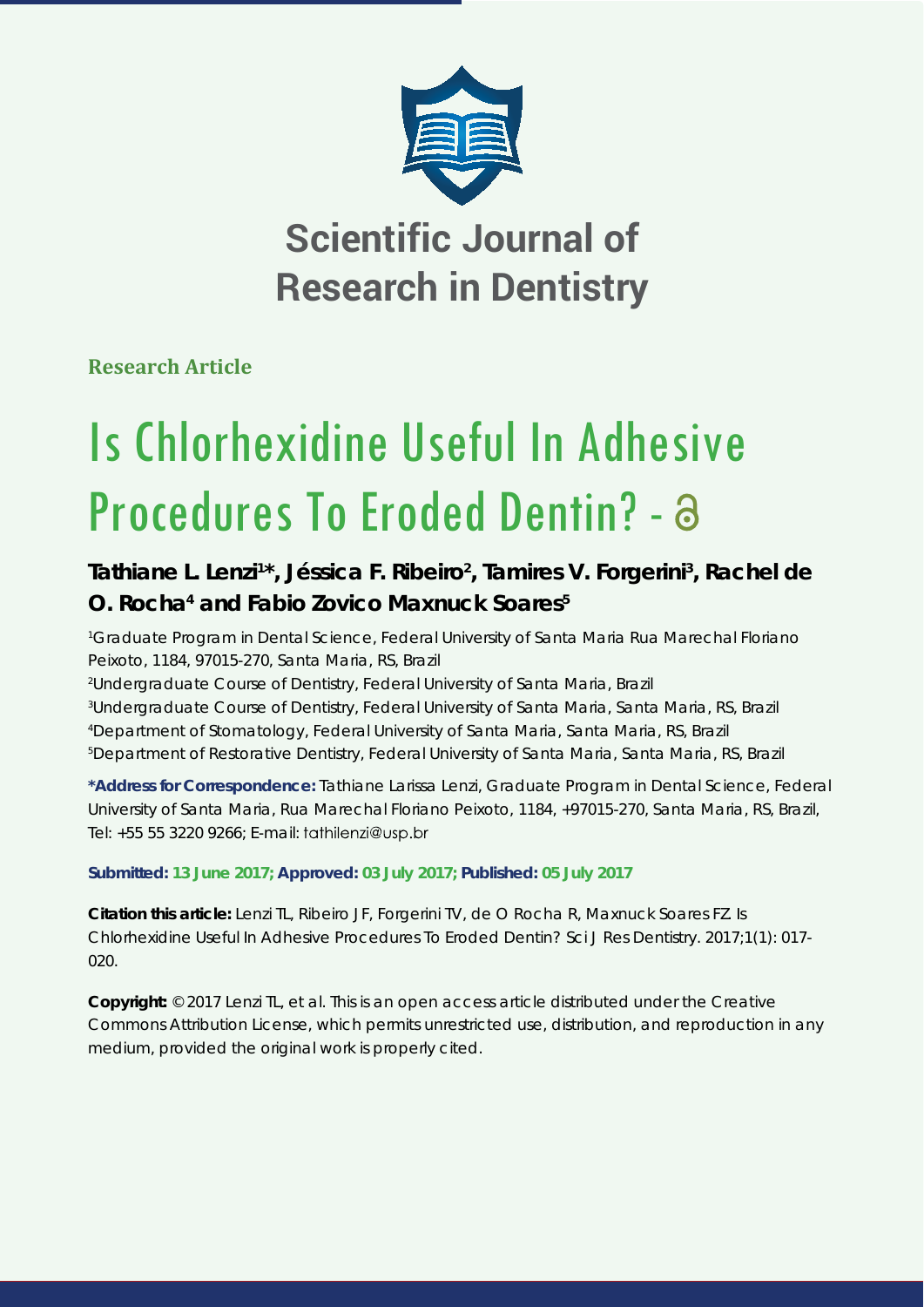# **ABSTRACT**

This *in vitro* study assessed the effect of 2% Chlorhexidine Digluconate (CHX) on immediate and six-month micro Shear Bond Strength (μSBS) of an etch-and-rinse adhesive to sound and eroded dentin. Forty bovine incisors were polished to obtain flat smooth dentin. Specimens were randomly allocated according to substrate (sound dentin and eroded dentin - 3x/day cola drink for 7 days) and treatment (control and CHX – 2% CHX for 60 s after acid etching). After adhesive (Prime & Bond NT, Dentsply) application, four resin composite restorations (Z250, 3M ESPE) were built up on each dentin surface, using the area delimitation technique. Half of the specimens were evaluated by *μSBS* test after 24 h of water storage, and the other half was evaluated six-month later. Data (MPa) were analyzed with 3-way repeated measures ANOVA and Tukey's post-hoc tests ( $\alpha$  = 0.05). The uSBS values obtained for eroded dentin were lower than for sound dentin. Six-month of water storage resulted in significant reduction in bond strength for all groups. However, the decrease in μSBS values was lower when dentin surfaces were pre-treated with CHX, regardless of the substrate. In conclusion, the CHX pretreatment is not able to ensure the same effectiveness of the etch-and-rinse adhesive tested to eroded dentin that to sound dentin, but it minimizes the bonds degradation over time.

**Key words:** Chlorhexidine; Dentin-bonding agents; Matrix metalloproteinases; Shear strength; Tooth erosion

# **INTRODUCTION**

Changes in lifestyle linked to the increasing in beverage and acid foods consumption, even as a more thorough examination overestimating the diagnosis, has been related to increase of the dental erosion prevalence $[1]$ . The erosive challenge is able to modify the dental substrates, leading to greater wear[2]and reduction in hardness[3]of the dentin substrate. Collagen exposure, opening of the dentinal tubules and removal of intertubular organic portion have also been reported[4].

These modifications seem jeopardize the bonding longevity to eroded dentin<sup>[5]</sup>, creating sites more prone to undergo hydrolytic<sup>[6]</sup> and enzymatic degradation[7,8], mediated by collagen-degrading enzymes, as Metalloproteinases (MMPs) and cysteine cathepsins[9]. Pooled results from a systematic review[10]has point out that the Chlorhexidine digluconate (CHX) acts as inhibitor of these enzymes, showing a beneficial effect for the bond stability to sound dentin, since it decreases of loss of bond strength after aging.

Furthermore, the effect of CHX may be dependent on the adhesive system used, with the nonsimplified more stable through time than the simplified ones [11]. As the MMP inhibitors act on the exposed collagen, the sequential application of phosphoric acid, CHX, and an etch-and-rinse adhesive may be more effective than the self-etch adhesives [11].

Since the CHX application is promising for the control erosion progression [12], it may expected a higher inhibition of the degradation process in eroded dentin bonded interfaces in comparison with sound dentin. However, the influence of CHX in long-term bonding to eroded dentin has been poorly investigated [13, 14].

Therefore, this *in vitro* study assessed the effect of 2% Chlorhexidine digluconate (CHX) on immediate and six-month micro shear bond strength (μSBS) of an etch-and-rinse adhesive to sound and eroded dentin.

## **MATERIALS AND METHODS**

### **Tooth selection and preparation**

Forty bovine incisors stored in 0.5% aqueous chloramine solution at 4°C were used in this study. The roots were removed using lowspeed diamond disc in a cutting machine (Labcut 1010, Extec Co., Enfield, USA) and crowns were partially embedded in self-curing acrylic resin inside polyvinyl chloride rings (JET Clássico', São Paulo, Brazil). The smooth surfaces were ground with 320-grit SiC paper until flat middle dentin surfaces were obtained. Dentin surfaces were polished with 600-grit SiC paper for 60 s, under running water, to standardize the smear layer.

#### **Erosive challenge**

Specimens were randomly allocated into 2 groups: (1) immersion in artificial saliva during the experimental period (control group sound dentin); (2) exposure to erosion challenge according to a pHcycling model (eroded dentin).

Three pH-cycles per day at room temperature were performed for seven days [15]. Teeth were immersed in a cola drink (Coca-Cola, [pH: 2.6, phosphate: 5.43 mM Pi, calcium: 0.84 mM  $Ca^{2+}$ , fluoride: 0.13 ppm F, titratable acid:  $40.0 \text{ mmol/L OH}^-$  to pH 5.5 and 83.6 mmol/L OH- to pH 7.0], Spal, Porto Real, Brazil) for 5 min (30 mL per tooth), under agitation, and were kept in artificial saliva (1.5 mM  $Ca(NO<sub>3</sub>)<sub>2</sub>$  • 4H<sub>2</sub>O, 0.9 mM NaH<sub>2</sub>PO<sub>4</sub> • 2 H<sub>2</sub>O, 150 mM KCl, 0.1 M Tris buffer, 0.03 ppm fluoride, pH 7.0) between erosive cycles at room temperature. During the remaining time, teeth were also kept in artificial saliva [15].

#### **Bonding and restorative procedures**

Teeth from each dentin substrate (sound or eroded) were randomly reassigned to two subgroups (n=10) depending on the application or not of CHX to the acid-etched dentin.

Prior to bonding procedures, the delimitation of the adhesive area with an acid-resistant double-faced adhesive tape (Tectape, Delfitas; Manaus, AM, Brazil) was performed. An Ainsworth-style rubberdam punch (Wilcos; Petropolis, RJ, Brazil) was used to perforate the adhesive tape [16].

Dentin surfaces were etched with 34% phosphoric acid gel (Caulk Tooth Conditioner Gel, Denstply, Milford, USA) for 15 s, rinsed with water and dried with air steam. Dentin surfaces were rehydrated with 1.5 μL of distilled water (Control groups) or 1.5 μL of 2% chlorhexidine digluconate (CHX groups). Solutions were left on the dentin surfaces for 60 s. Excess of solution was removed with absorbent paper and the dentin surfaces were kept moist.

Then, two coats of an acetone solvent-based adhesive (Prime & Bond NT, Denstply, Milford, USA) were applied slightly for 20 s over the adhesive tape and gently air-dried for 10 s. After removal of the upper protective plastic film from the surface of the tape, four polyethylene tubes (Micro-bore Tygon S-54-HL Medical Tubing,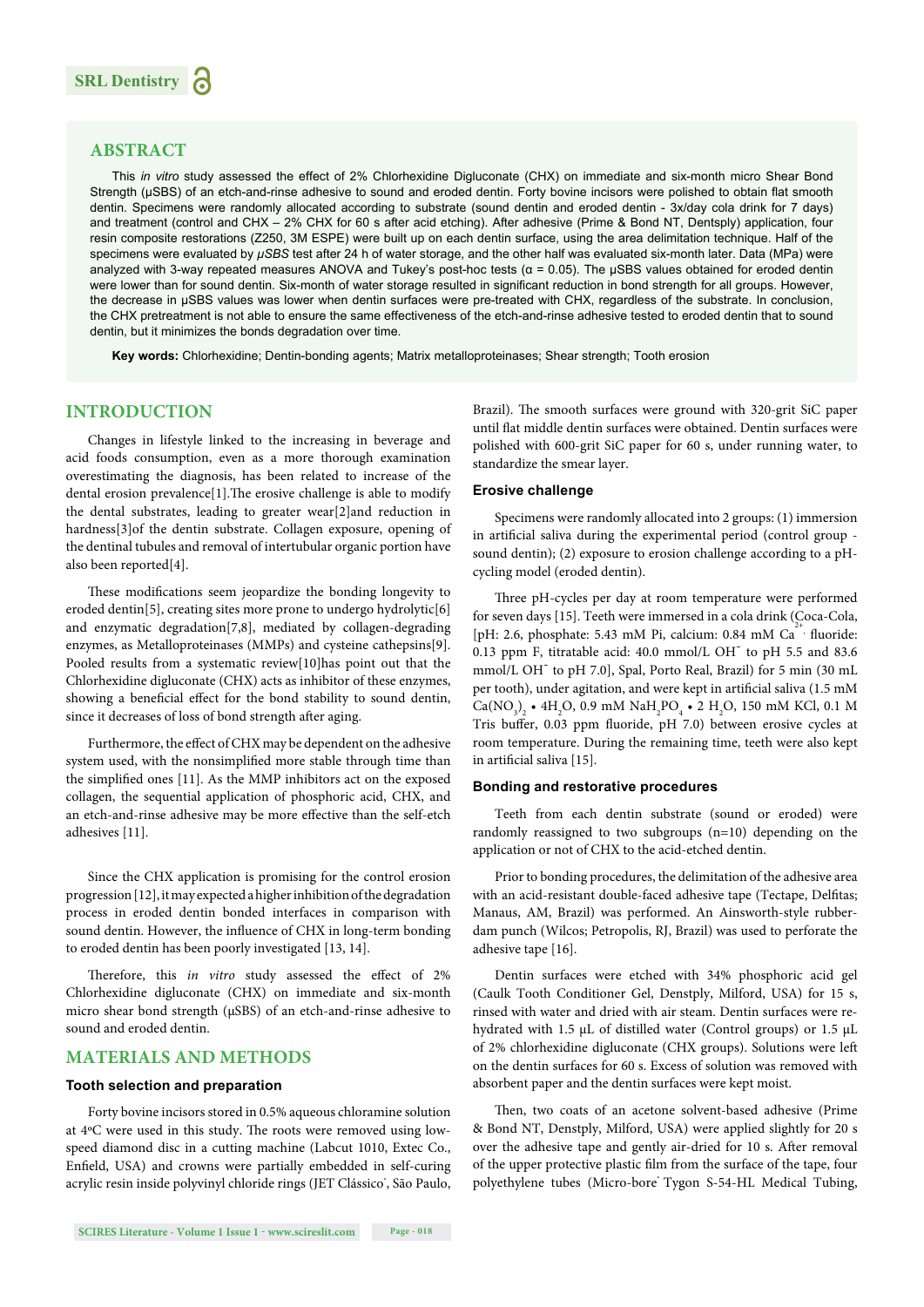Saint-Gobain Performance Plastics, Akron, USA) per tooth were positioned over the dentin surfaces with the lumen coincident with the perforations, and the adhesive was light-cured for 10 s (Emitter B, Schuster, Santa Maria, RS, Brazil). Tubes were carefully filled up with resin composite (Filtek Z250, 3M ESPE, St Paul, USA; shade A2) and light cured for 20 s. Table 1 presents the main components and pH values of the materials used in the study.

#### **Microshear bond strength test (μSBS)**

After 24 h storage in distilled water at 37°C, the polyethylene tubes were removed by cutting it into two hemi-cylinders using a surgical blade, resulting in composite cylinders with a cross-sectional area of approximately 0.45 mm<sup>2</sup>. Specimens were examined under a stereomicroscope at 20× magnification (Discovery V20, Zeiss, Berlin, Germany), and those with interfacial gaps, bubble inclusion, or other defects were excluded and replaced. Two composite cylinders of each tooth were immediately evaluated by  $\mu$ SBS. The teeth were individually attached to a universal testing machine (Emic, São José dos Pinhais, PR, Brazil). A thin steel wire (0.20mm diameter) was looped flush between the load cell projection and the resin composite cylinder making contact with the lower half- circumference of the cylinder and touching the dentin surface. A shear load was applied at a crosshead speed of 1.0 mm/min, until failure occurred. The other two cylinders were submitted to μSBS after six-month of storage in distilled water at 37°C. The fracture load was recorded and the bond strength was expressed in MPa.

#### **Failure mode**

A single observe revaluated the failure mode under stereomicroscope at  $40\times$  magnification and classified them as interfacial or cohesive (failure exclusively within the dentin or resin composite).

#### **Statistical analysis**

The experimental unit in the current study was the tooth, since half of the specimens was tested immediately and the other half was tested after six-month. Thus, the mean of μSBS (MPa) values of two composite cylinders of each hemi-tooth was averaged for statistical purposes, so the same tooth produced values both for immediate and six-month conditions, in split-plot arrangement. The  $\mu$ SBS mean for every testing group was expressed as the average of the 10 measurements used per group. The μSBS mean for every testing group was expressed as the average of the 10 hemi-teeth used per group. Pre-testing failures were recorded, but they were not included in the analyses.

Normal distribution of bond strength data was assumed after Kolmogorov-Smirnov test. The μSBS means were analyzed with three-way repeated measures ANOVA (substrate *vs.* treatment *vs.*  storage period) and Tukey post hoc test ( $\alpha = 0.05$ ). The repeated measure was the storage period. Statistical analysis was performed with GMC software, version 7.7 (FORP USP, Ribeirão Preto, Brazil). The failure mode was evaluated descriptively.

#### **RESULTS**

Microshear bond strength means (MPa) and standard deviations for all experimental groups are summarized in (Table 2). Statistical analysis revealed that the main factors, "substrate" ( $p = 0.000$ ), "storage period" ( $p = 0.000$ ) as well as the cross-product interaction "treatment *vs.* storage period" ( $p = 0.016$ ) were significant. The  $\mu$ SBS values obtained for eroded dentin were lower than for sound dentin.

| <b>Table 1: Materials used in the study</b>                                |                                                                                                                                  |     |  |  |
|----------------------------------------------------------------------------|----------------------------------------------------------------------------------------------------------------------------------|-----|--|--|
| Commercial brand                                                           | Main components                                                                                                                  |     |  |  |
| Prime & Bond NT<br>Denstply, Milford, USA                                  | Di- and trimethacrylate resins,<br>coloidal sílica, PENTA, photoinitiators,<br>stabilizers, cetylamine hydrofluoride,<br>acetone |     |  |  |
| Filtek Z 250<br>3M ESPE, St Paul, USA                                      | Bis-GMA, UDMA, Bis-EMA resins,<br>zirconium, silica                                                                              |     |  |  |
| Caulk Tooth Conditioner Gel<br>Denstply, Milford, USA                      | 34% phosphoric acid, highly dispensed<br>silicon dioxide, colorant, water                                                        |     |  |  |
| Chlorhexidine                                                              | 2% CHX aqueous solution                                                                                                          | 6.8 |  |  |
| Bis-GMA: Bisphenol Glycidyl Dimethacrylate; UDMA: Urethane Dimethacrylate; |                                                                                                                                  |     |  |  |

Bis-EMA: Bisphenol-Ethyl-Dimethacrylate; PENTA: Dipentaerythritol Penta Acrylate Monophosphate.

**Table 2:** Microshear bond strength values (Means ± Standard Deviations) and [number of specimens tested/ pre-testing failures] of the different experimental groups (\*).

| $y_1$ $y_2$ $y_3$                                                                                                                                              |                              |                              |                              |                              |  |
|----------------------------------------------------------------------------------------------------------------------------------------------------------------|------------------------------|------------------------------|------------------------------|------------------------------|--|
| Storage<br>period                                                                                                                                              | 24 h                         |                              | Six-month                    |                              |  |
|                                                                                                                                                                | Control                      | <b>CHX</b>                   | Control                      | CHX                          |  |
| Sound<br>dentin                                                                                                                                                | $18.2 \pm 2.8$ A,a<br>[20/0] | $16.0 \pm 1.7$ A,a<br>[20/0] | $9.5 \pm 2.0$ A.c<br>[20/0]  | $14.4 \pm 3.9$ A,b<br>[20/1] |  |
| Eroded<br>dentin                                                                                                                                               | $14.0 \pm 3.1 B.a$<br>[20/0] | $14.2 \pm 4.2 B.a$<br>[20/0] | $7.4 \pm 1.3 B$ ,c<br>[20/2] | $9.3 \pm 1.5 B$ ,b<br>[20/0] |  |
| (*) Different capital superscript letters indicate significant difference between<br>main factor "substrate" (p = 0.000). Different lowercase letters indicate |                              |                              |                              |                              |  |

significant difference considering the cross-product interaction " treatment *vs.* storage period" ( $p = 0.016$ ).

Six-month of water storage resulted in significant reduction in bond strength for all groups. However, the decrease in μSBS values was lower when dentin surfaces were pre-treated with CHX, regardless of the substrate. The  $\mu$ SBS reductions ranged from 21.5% to 47.5% for CHX and Control groups, respectively.

There was a predominance of interfacial failures, whilst the cohesive failures were not observed. Few pre-testing failures were found only after water aging (Table 2).

#### **DISCUSSION**

The results of the present study demonstrated that use of 2% CHX did not increase the bond strength to eroded dentin to levels approaching that to sound dentin, immediately or after six-month aging. The higher degree of demineralization in eroded dentin results in deeper demineralized layer after acid etching [5], which may contribute to the lower μSBS values to eroded dentin, since resin monomers may not penetrate as deeply as acid [17]. It is important to highlight that clinically, after the demineralization, there is a persistent zone of organic matrix in the dentin surface [18] that, however, seems to be removed by proteolytic enzymes presents in oral cavity [17]. The necessary time for this removal has not been elucidated yet [17].

The pH-cycling model employed to induce eroded dentin, which is in according with previous studies [15,17], promotes a demineralization in turn of 90 μm, leading also a layer of organic matrix exposed in this surface [17,19].Hence, the presence of denatured collagen also develops an unfavorable adhesion[20]. In this sense, it was expected more drop in the μSBS values to eroded dentin over time, mainly because a great increase in the activity of matrix MMPs caused by neutralization following the exposure to low pH promoted by erosive pH-cycling [21]. Nonetheless, it was not observed in our study. It could be speculated that the longer aging